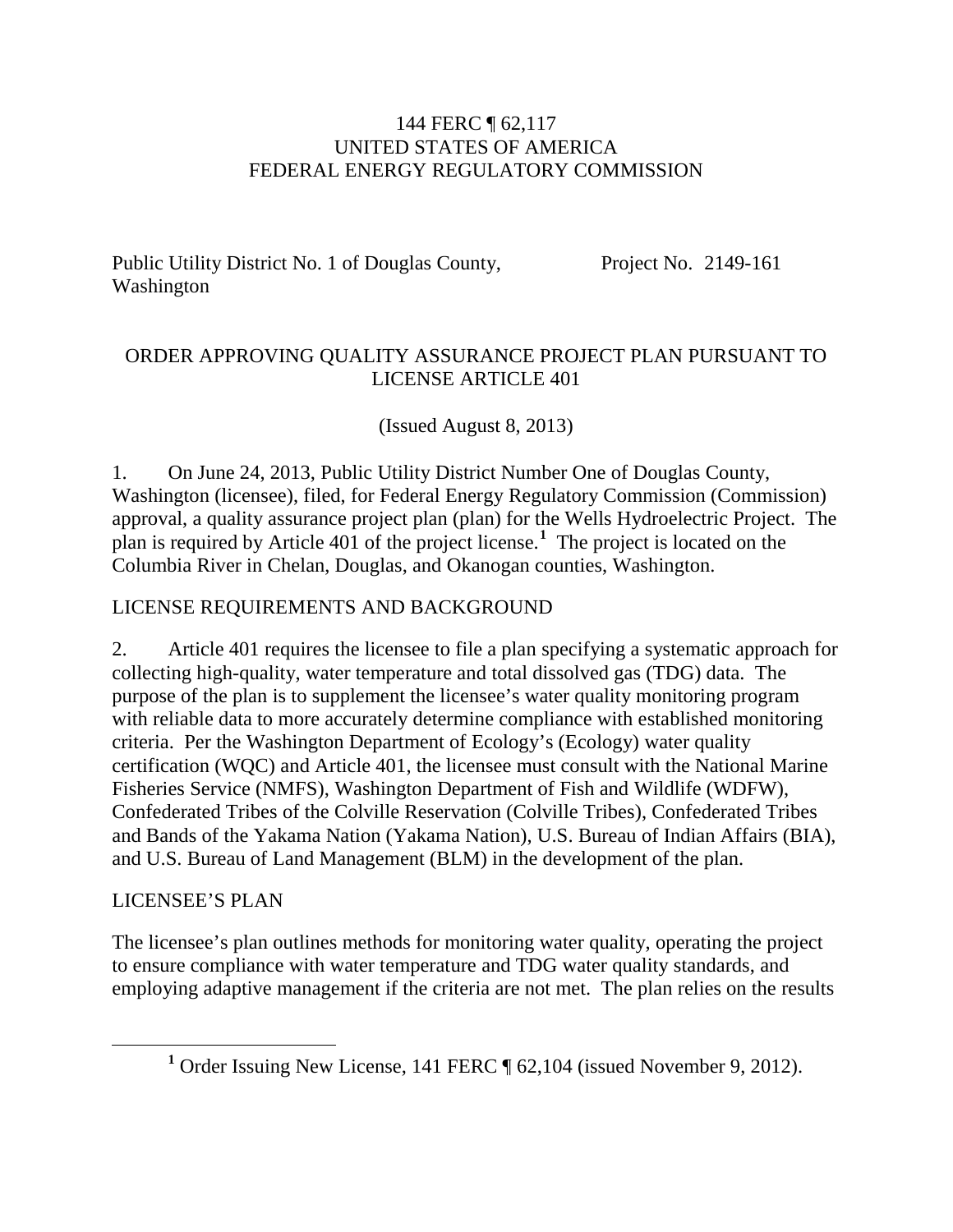of preexisting data, from the licensee's prior monitoring and the hydrologic record, and statistical models to determine operating scenarios that may exceed established criteria.

# *Water Temperature*

3. The Columbia River within the Wells Hydroelectric Project is considered salmon spawning, rearing, and migration habitat. Ecology requires that the seven-day average water temperature must remain below 17.5°C. If natural conditions cause a water body's temperature to average above 17.5ºC, human actions may not increase the natural temperature more than 0.3ºC. The water temperature record for the project area shows that natural conditions exceed 17.5ºC from July through September. Preliminary model analyses have shown that project operations would not increase temperatures more than 0.3ºC; however, the proposed plan indicates that the licensee will work with the Environmental Protection Agency and the Sovereign Technical Team Water Quality Workgroup to develop system-wide models for the Columbia River basin.

4. The licensee also proposes to monitor water temperatures in fish ladders every hour during salmonid spawning season, May 1 through November 15, and discontinue trapping operations when temperatures exceed 68.0ºF. Prior monitoring data from 2001 and 2003 indicate that the licensee would expect to operate the trap throughout the entire spawning season. Temperature sensors would be installed at representative project boundary locations, including the Chief Joseph Dam tailrace, Okanogan River at river mile (RM) 10.5, and Methow River at RM 1.5. An additional temperature monitoring station would record a full depth profile in the Wells Dam forebay. Three previously installed sensors, located in the Wells Dam fishway, Wells Dam auxiliary water supply, and Columbia River, would also be employed.

# *Total Dissolved Gas*

5. The licensee proposes to install two TDG sensors, in the forebay and tailrace of Wells Dam, to expand their previous monitoring plan and measure TDG year round. The locations are representative of bulk flow entering and leaving Wells Dam. The licensee would also install TDG sensors in the forebay and tailrace of Chief Joseph Dam; however, due to the complex hydrology below the dam interfering with any single location being representative of bulk flow, the licensee proposes to install a third, new TDG sensor at Washburn Island, downstream of the dam. The TDG sensors would collect data every 15 minutes.

6. The licensee proposes using a self-produced playbook, which would be updated annually, to identify the combinations of spill gate and generating unit settings to minimize TDG under varying circumstances. The licensee's playbook, including any annual modifications, would be approved by Ecology.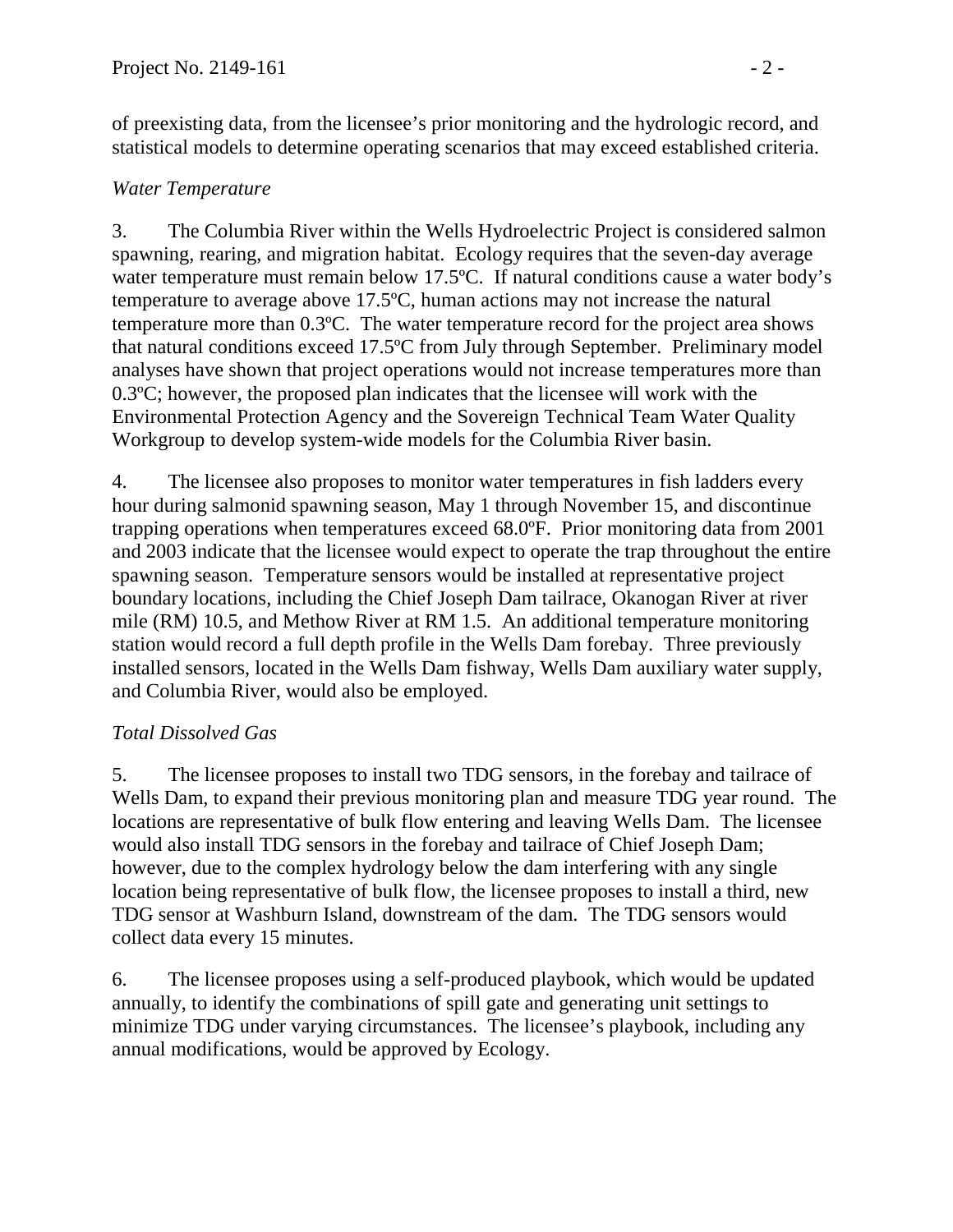# *Data Quality and Management*

7. The licensee proposes to calibrate the sensors per factory recommended specifications prior to deployment and serviced in the field on a monthly basis, unless more frequent maintenance is needed. The proposed plan includes appropriate best management practices for calibrations and field inspections of the sensors.

8. The licensee states that the data would be available in real time through the Columbia River Data Access in Real Time website and the licensee's external website. It will also be stored and analyzed internally. The licensee proposes electronically publishing their final data on the project's license implementation website.

# *Reporting*

9. The licensee's proposed plan outlines a schedule for reporting its annual monitoring results. The licensee would have all water temperature and TDG monitoring reports approved by the Aquatic Settlement Working Group (ASWG)**[2](#page-2-0)** prior to filing the reports with the Commission. The annual TDG monitoring reports would be filed with the Commission by February 28 of the following year for the extent of the project license. The licensee's annual water temperature monitoring reports would be filed with the Commission by April 30 of the following year for the extent of the project license.

### **CONSULTATION**

10. On March 4, 2013, the licensee provided its draft plan to Ecology for review and comment. Ecology, via electronic communication on April 8, 2013, requested clarification in one section of the report, which the licensee added into its plan. On April 16, 2013, the licensee provided its modified draft to the ASWG for review and comment. The licensee additionally hosted a May 8, 2013, conference call with the ASWG to discuss its proposed plan, and the ASWG members in attendance approved the modified draft. **[3](#page-2-1)** On May 9, 2013, the Yakama Nation also approved the plan via electronic communication.

<span id="page-2-1"></span>**<sup>3</sup>** The Yakama Nation did not participate in the telephone conference call.

<span id="page-2-0"></span>**<sup>2</sup>** The Aquatic Settlement Working Group consists of at least one representative from each of the following agencies and organizations: FWS, Ecology, WDFW, Colville Tribes, Yakama Nation, and the licensee. The BLM has elected to waive regular participation, but it receives all documents and reserves the right to participate as desired. The BIA participates intermittently as an observer, but it receives all documents and reserves the right to participated as desired.